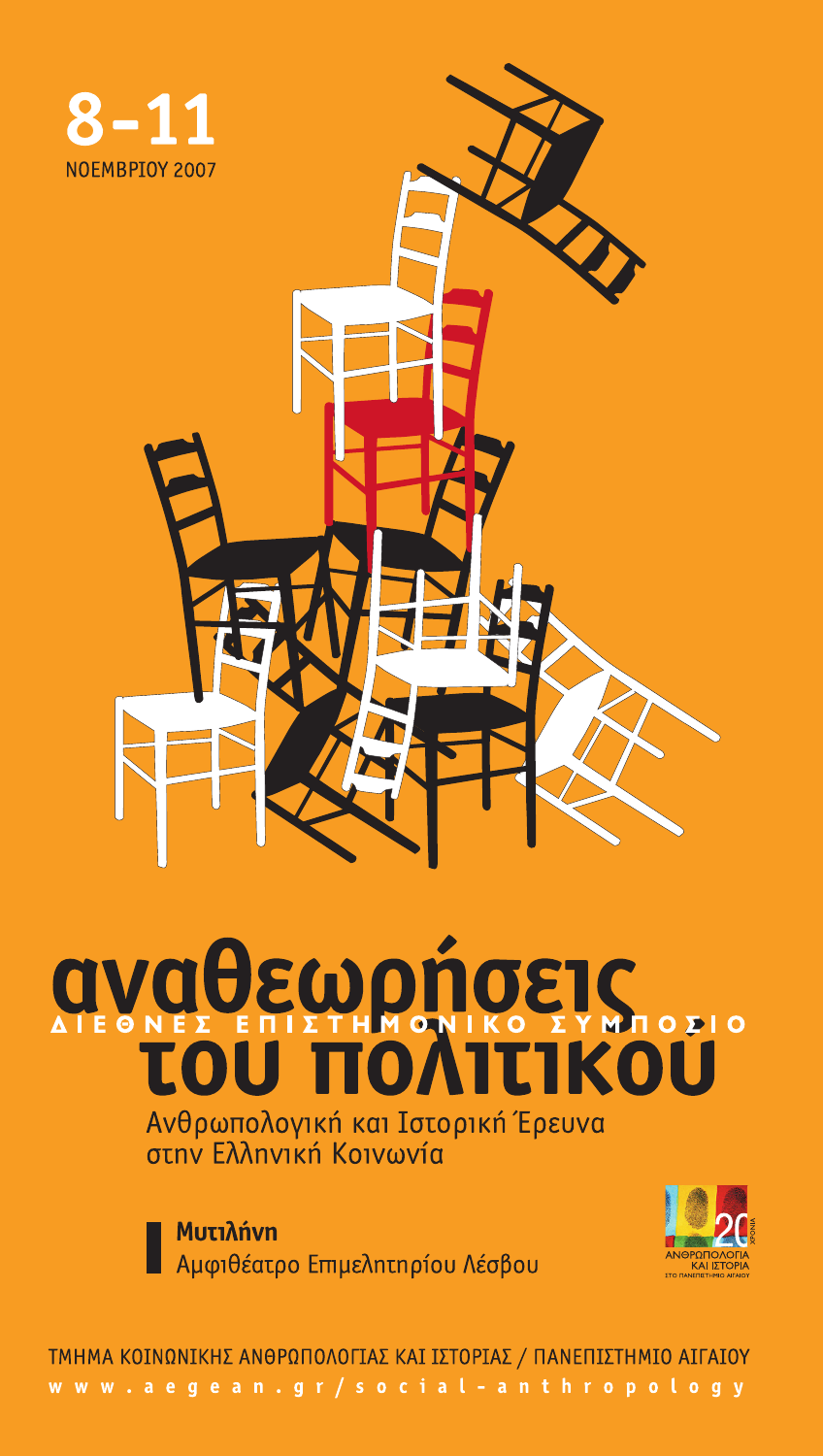#### *<u>NEMNTH 8 NOEMBPIOY</u>*

| 17.30-18.30 | Εγγραφές                                                                                                               |
|-------------|------------------------------------------------------------------------------------------------------------------------|
| 18.30-20.00 | Έναρξη-Χαιρετισμοί                                                                                                     |
| 20.00-21.30 | <b>Στρογγυλό Τραπέζι</b> «Οι πολιτικές της<br>ανθρωπολογικής και ιστοριογραφικής γνώσης»                               |
|             | Πρόεδρος: Θεόδωρος Παραδέλλης<br>Έφη Αβδελά, Michael Herzfeld, Ρίκα Μπενβενίστε,<br>Ελένη Παπαγαρουφάλη, Νόρα Σκουτέρη |

## **ΠΑΡΑΣΚΕΥΗ 9 ΝΟΕΜΒΡΙΟΥ**

|             | Κράτος και πολιτικές σχέσεις:<br>Μετά την πατρωνία, τι;                                                                                 |
|-------------|-----------------------------------------------------------------------------------------------------------------------------------------|
|             | Πρωί                                                                                                                                    |
| Πρόεδρος:   | Χάρης Εξερτζόγλου                                                                                                                       |
| 09.30-09.45 | <b>Χρήστος Λυριντζής,</b> «Κράτος, κοινωνία, εξουσία.<br>Επανεξετάζοντας τις θεωρητικές προσεγγίσεις»                                   |
| 09.45-10.00 | <b>Γιάννης Γιαννιτσιώτης</b> , «Εξουσία, αστικός χώρος<br>και συγκρότηση της δημόσιας σφαίρας στην<br>ελληνική κοινωνία του 19ου αιώνα» |
| 10.00-10.15 | Δημήτρης Σταματόπουλος, «Εκκλησία και<br>'κοινωνία των πολιτών' στα Βαλκάνια:<br>η ισχύς της διπλής διαμεσολάβησης»                     |
| 10.15-10.30 | <b>Εύα Καλπουρτζή</b> , «Αντιπραγματισμός και πολιτική:<br>σχόλια σε μια περίπτωση, όπως αυτή εντοπίζεται<br>στο 'Χρονικό των Σερρών'»  |
| Συζητητής:  | Σωκράτης Πετμεζάς                                                                                                                       |
| 10.30-10.50 | Συζήτηση                                                                                                                                |
|             | Διάλειμμα                                                                                                                               |
| Πρόεδρος:   | <b>Michael Herzfeld</b>                                                                                                                 |
| 11.05-11.20 | <b>Roger Just, «National politics and the illusions of</b><br>patronage»                                                                |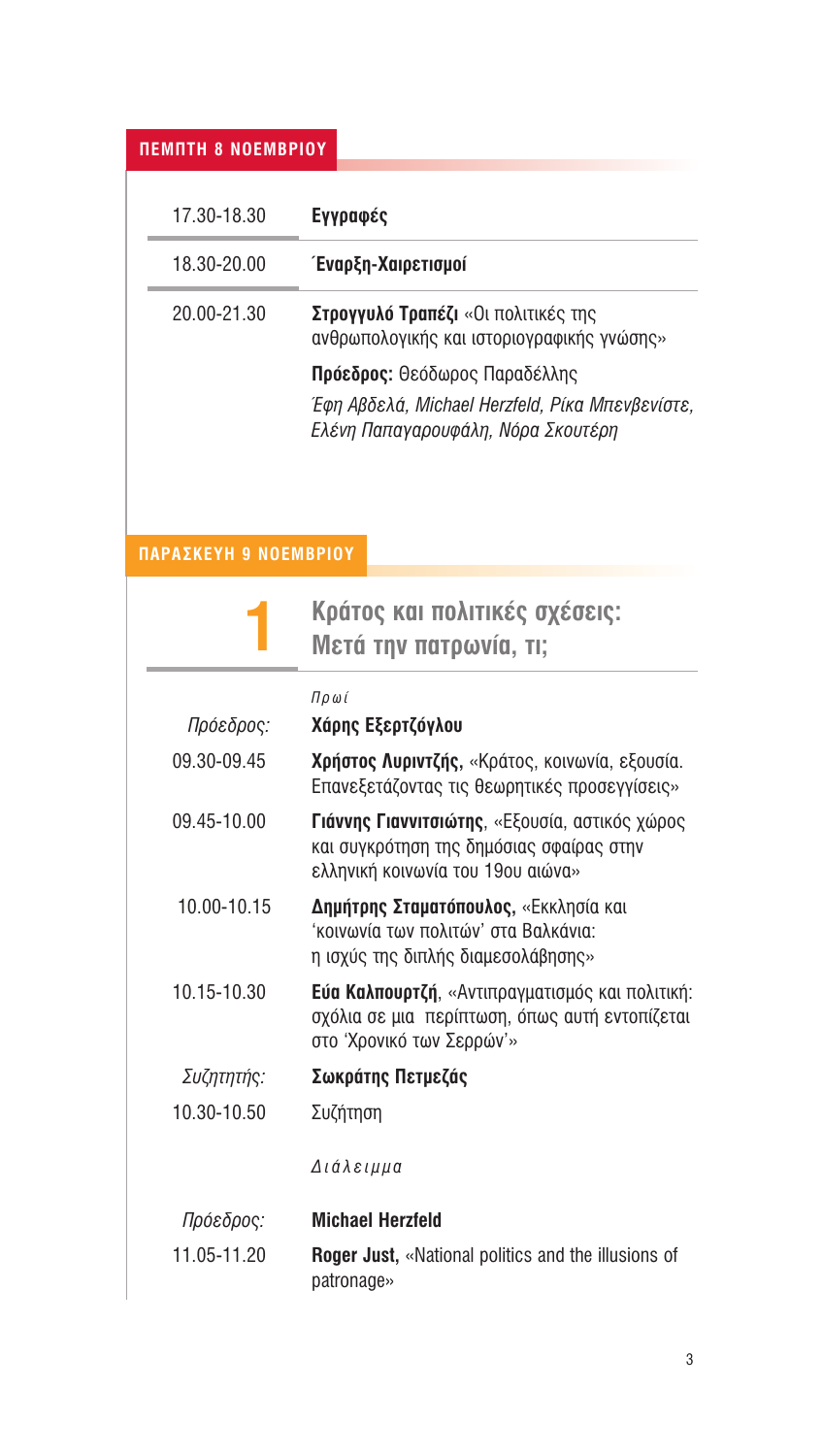#### ΠΑΡΑΣΚΕΥΗ 9 ΝΟΕΜΒΡΙΟΥ

| 11.20-11.35 | Δημήτρης Σωτηρόπουλος, «Πελατειακές σχέσεις<br>και νέες μορφές πολιτικής συμμετοχής:<br>μια δύσκολη συμβίωση» |
|-------------|---------------------------------------------------------------------------------------------------------------|
| 11.35-11.50 | <b>Κατερίνα Ροζάκου</b> , «Οι πολιτικές του 'εθελοντισμού':<br>'νέος εθελοντισμός' και σχέσεις πατρωνίας»     |
| 11.50-12.05 | <b>Αλεξάνδρα Μπακαλάκη</b> , «Η φιλανθρωπία<br>ως κηδεμονία»                                                  |
| Συζητήτρια: | Ευτυχία Βουτυρά                                                                                               |
| 12.05-12.25 | Συζήτηση                                                                                                      |
| 12.25-12.55 | Διάλειμμα                                                                                                     |

#### $\mathbf 2$ Πολιτικές της βίας Μαριά Σταματογιαννοπούλου Πρόεδρος: 12 55-13 10 Έφη Αβδελά, «Βία και κράτος στην Ελλάδα: όταν η ιστορία συναντά την ανθρωπολογία» 13 10-13 25 Πολυμέρης Βόγλης, «Η βία του πολέμου: Ελλάδα. 1941-1949» 13 25-13 40 Pίκη βαν Μπουσχότεν, «Η εμφύλια βία ως επιτέλεση» 13.40-13.55 Loring Danforth, «Η μνήμη του παιδομαζώματος στην ελληνοαμερικανική διασπορά» Συζητήτρια: Ρίκα Μπενβενίστε 13.55-14.15 Συζήτηση Απόγευμα Πρόεδρος: **Margaret Kenna** 17.00-17.15 Thomas Gallant, «The personal and the political: contextualizing violence in nineteenth century Greece» 17.15-17.30 Pávia Αστρινάκη, «Παράδοση βίας και αμφισημίες της κρατικής πολιτικής στις ορεινές

#### κοινότητες της Δυτικής Κρήτης» 17.30-17.45 Άρης Τσαντηρόπουλος, «Η βία ως πολιτική στη βεντέτα. Η περίπτωση της Κρήτης»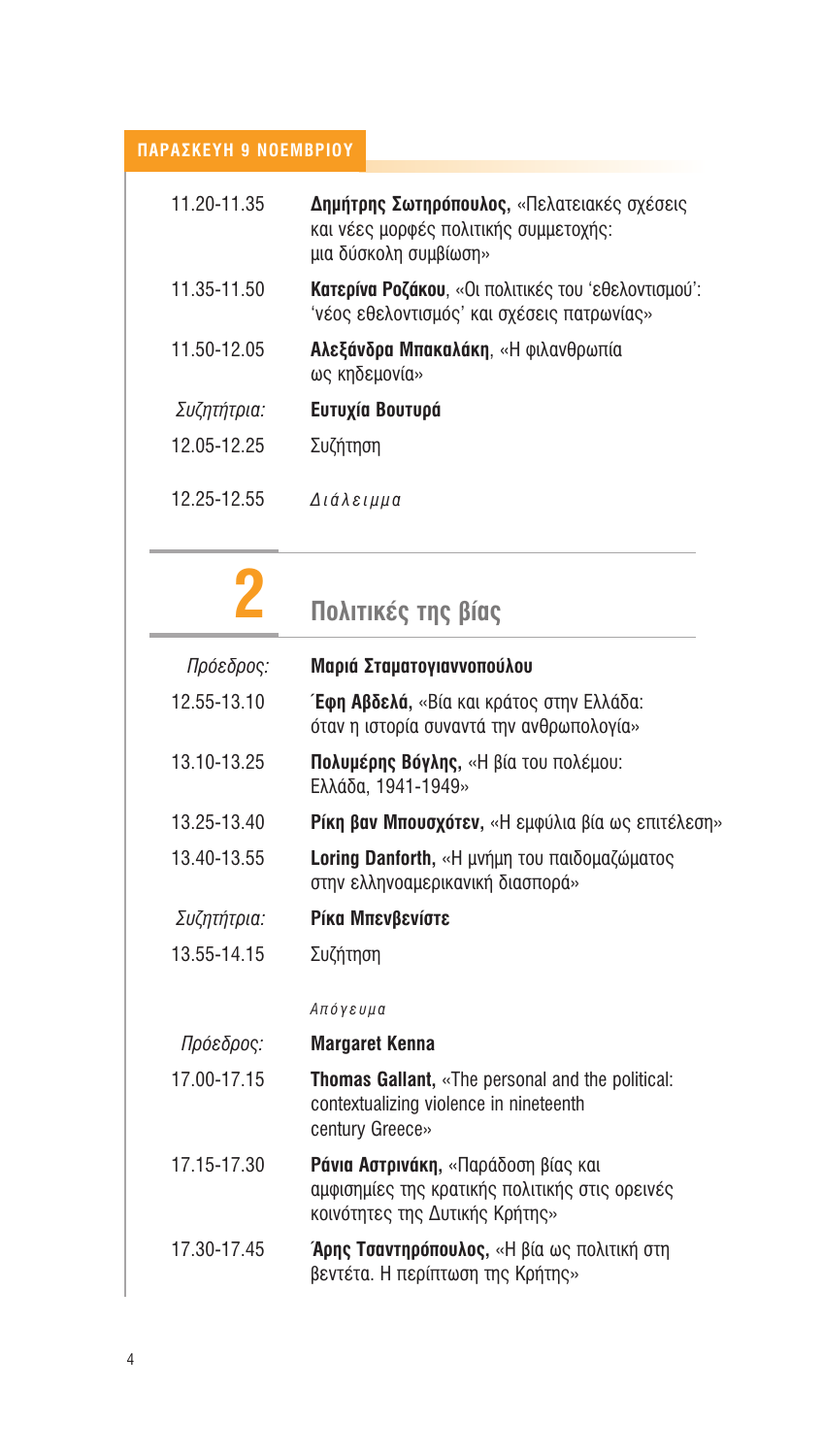#### **ΠΑΡΑΣΚΕΥΗ 9 ΝΟΕΜΒΡΙΟΥ**

| 17.45-18.00 | <b>Πηνελόπη Παπαηλία, «Η βία της οπτικοποίησης:</b><br>τεχνολογικά μέσα και ξένα σώματα στη<br>σύγχρονη Ελλάδα» |
|-------------|-----------------------------------------------------------------------------------------------------------------|
| Συζητήτρια: | Ελένη Γκαρά                                                                                                     |
| 18.00-18.20 | Συζήτηση                                                                                                        |

18.20-18.35 Διάλειμμα

| n           | Κράτος και εθνικισμός:  |
|-------------|-------------------------|
| $\mathbf U$ | Η «από τα κάτω θεώρηση» |

| Πρόεδρος:   | Δήμητρα Γκέφου Μαδιανού                                                                                            |
|-------------|--------------------------------------------------------------------------------------------------------------------|
| 18.35-18.50 | <b>Χάρης Εξερτζόγλου, «Ελληνικός εθνικισμός</b><br>και αντι-δυτικισμός»                                            |
| 18.50-19.05 | Γιώργος Αγγελόπουλος, «Από το έθνος στην<br>εθνολογία: η μελέτη της ετερότητας στη<br>δεκαετία του 1920»           |
| 19.05-19.20 | Δημήτρης Θεοδοσσόπουλος, «Indigeneity and<br>historical consciousness: comparing Greek<br>imagination with others» |
| Συζητήτρια: | Ρίκη βαν Μπουσχότεν                                                                                                |
| 19.20-19.40 |                                                                                                                    |

### **ΣΑΒΒΑΤΟ 10 ΝΟΕΜΒΡΙΟΥ**

 $\Pi \rho \omega i$ 

| Πρόεδρος:   | <b>Jane Cowan</b>                                                                                                                                                                  |
|-------------|------------------------------------------------------------------------------------------------------------------------------------------------------------------------------------|
| 9.30-9.45   | Michael Herzfeld, «Εθνικισμός, ουσιοκρατία,<br>και η ανατρεπτική λογική της πολιτισμικής<br>οικειότητας»                                                                           |
| 9.45-10.00  | <b>Βασιλική Γιακουμάκη, «Η ετερότητα ως απόχρωση</b><br>της εθνικής ταυτότητας: η οικοδόμηση της εβραϊκής<br>ταυτότητας σε επίσημο λόγο και πρακτική στην<br>ελληνική δημόσια ζωή» |
| 10.00-10.15 | <b>Avagragía Καρακασίδου, «Revisiting nationalism:</b><br>politics, biopolitics and the war on nature»                                                                             |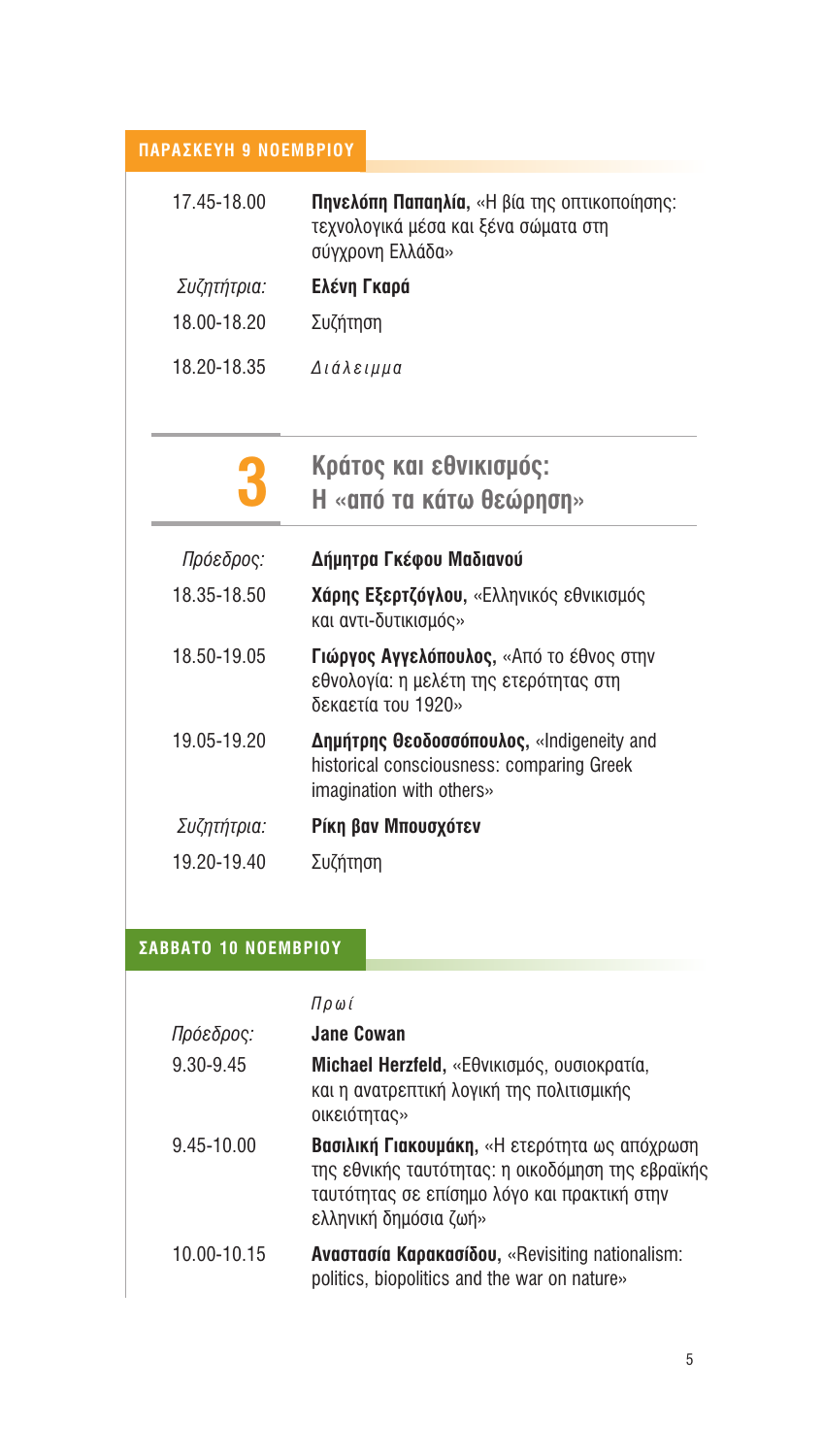# **ΣΑΒΒΑΤΟ 10 ΝΟΕΜΒΡΙΟΥ**

| Συζητήτρια: | Maρία Κουρούκλη                                                                                                                                                              |
|-------------|------------------------------------------------------------------------------------------------------------------------------------------------------------------------------|
| 10.15-10.35 | Συζήτηση                                                                                                                                                                     |
| 10.35-10.50 | Διάλειμμα                                                                                                                                                                    |
|             |                                                                                                                                                                              |
|             | Αντιμαχόμενοι εθνικισμοί σε                                                                                                                                                  |
|             | «τοπικά» συμφραζόμενα:                                                                                                                                                       |
|             | η συγκριτική διάσταση                                                                                                                                                        |
| Πρόεδρος:   | <b>Renée Hirschon</b>                                                                                                                                                        |
| 10.50-11.05 | Keith Brown, «'Wiping out the Bulgar race':<br>hatred, duty and national self-fashioning in the<br>Second Balkan War»                                                        |
| 11.05-11.20 | Γιάννης Μάνος, « Ή Ελλάδα δεν τελειώνει στη<br>Φλώρινα αλλά αρχίζει από 'κει': κυρίαρχοι λόγοι,<br>αμφίσημες πρακτικές και αντιμαχόμενοι<br>εθνικισμοί στη Δυτική Μακεδονία» |
| 11.20-11.35 | Φωτεινή Τσιμπιρίδου, «Ανάμεσα στο 'έθνος<br>και το κράτος'. Η επαναδιαπραγμάτευση της<br>ατελούς σχέσης πολίτη/κράτους στους<br>πλειονοτικούς πληθυσμούς της Θράκης»         |
| 11.35-11.50 | Όλγα Δημητρίου, «Being political: 'daily life' in<br><b>Western Thrace»</b>                                                                                                  |
| Συζητήτρια: | Έφη Πλεξουσάκη                                                                                                                                                               |
| 11.50-12.10 | Συζήτηση                                                                                                                                                                     |
| 12.10-12.40 | Διάλειμμα                                                                                                                                                                    |
| Πρόεδρος:   | <b>Loring Danforth</b>                                                                                                                                                       |
| 12.40-12.55 | Tobias Kelly, «Palestinian nationalism, violence<br>and the search for the ordinary»                                                                                         |
| 12.55-13.10 | Rebecca Bryant, «Geographies of loss: property<br>and lawfare in the New Cyprus»                                                                                             |
| 13.10-13.25 | Paul Sant-Cassia, «Recognition is a three-way<br>process: exhumation and recovery of missing<br>persons in Cyprus»                                                           |
| Συζητήτρια: | Αναστασία Καρακασίδου                                                                                                                                                        |
| 13.25-13.45 | Συζήτηση                                                                                                                                                                     |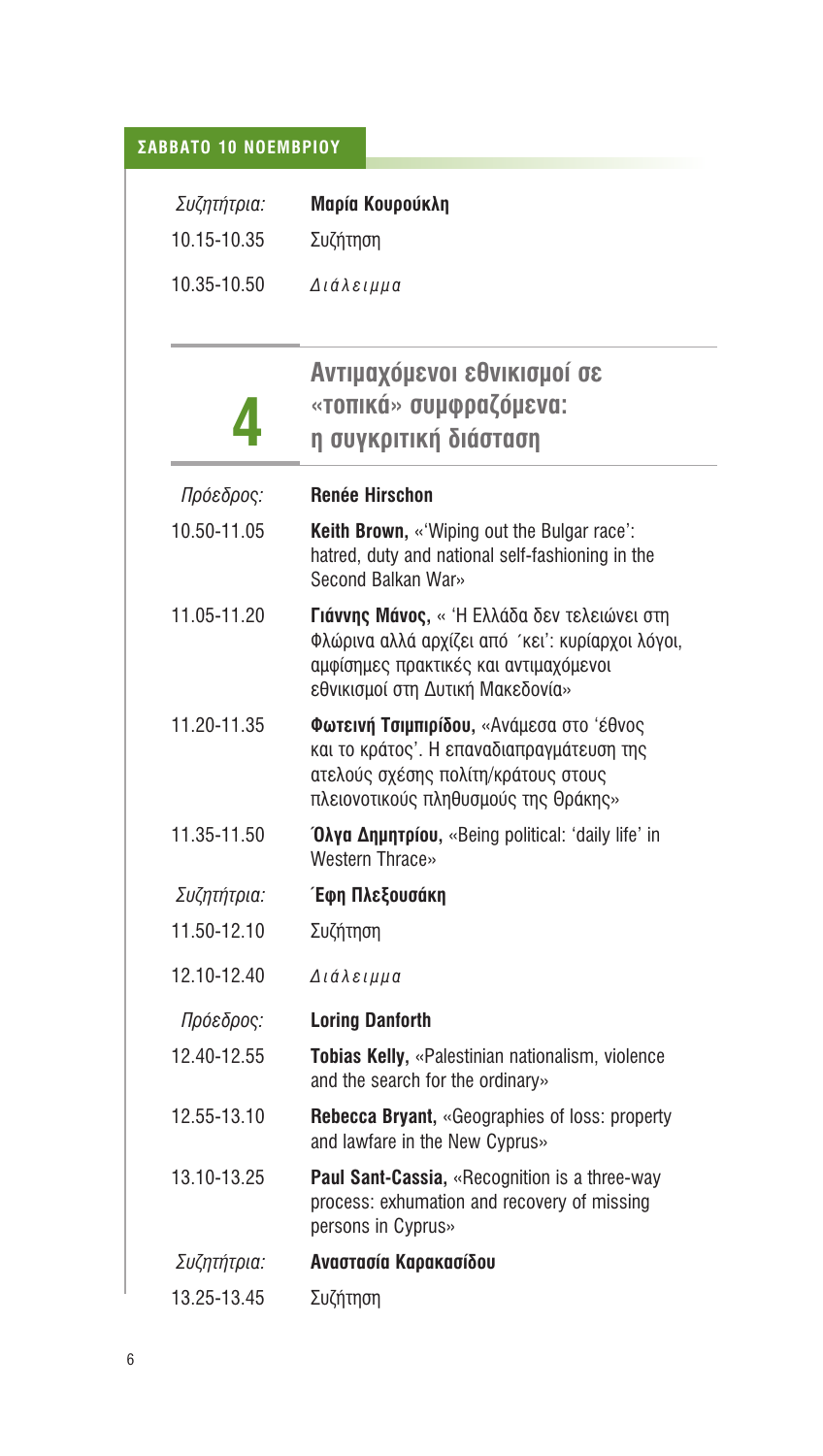# **ΣΑΒΒΑΤΟ 10 ΝΟΕΜΒΡΙΟΥ**

|             | Πολιτικές της διαφοράς και<br>των ορίων                                                                                                                    |
|-------------|------------------------------------------------------------------------------------------------------------------------------------------------------------|
|             | Απόγευμα                                                                                                                                                   |
| Πρόεδρος:   | Roger Just                                                                                                                                                 |
| 17.00-17.15 | Jane Cowan, «Fixing national subjects in the<br>1920s Southern Balkans: also an international<br>practice»                                                 |
| 17.15-17.30 | Ευθύμιος Παπαταξιάρχης, «Μετεπαναστατικά<br>πάθη: πολιτικές αντιπαραθέσεις, κρατικές βλέψεις<br>και η παραγωγή του ελληνο-οθωμανικού ορίου»                |
| 17.30-17.45 | Laurie Kain Hart, « The effectiveness of stigma:<br>the production of suffering at ethnopolitical<br>houndaries»                                           |
| 17.45-18.00 | Μαρίκα Ρόμπου-Λεβίδη, «Όταν ο χορός<br>αντιστέκεται: ενσώματη γνώση και πολιτισμικές<br>στρατηγικές στην Ανατολική Μακεδονία»                              |
| Συζητητής:  | Βασίλης Νιτσιάκος                                                                                                                                          |
| 18.00-18.20 | Συζήτηση                                                                                                                                                   |
| 18.20-18.35 | Διάλειμμα                                                                                                                                                  |
| Πρόεδρος:   | <b>Charles Stewart</b>                                                                                                                                     |
| 18.35-18.50 | Sarah Green, «Memories of the future: retracing<br>exchanges across fragments of the Greek-Albanian<br>and Greek-Turkish borders - a preliminary note»     |
| 18.50-19.05 | Λίνα Βεντούρα, «Ομογένεια και πολιτική του<br>ελληνικού κράτους: αποεδαφοποίηση<br>των ορίων του έθνους»                                                   |
| 19.05-19.20 | Ελένη Παπαγαρουφάλη, «Ο θεσμός των<br>αδελφοποιήσεων στην Ευρωπαϊκή Ένωση<br>και την Ελλάδα: η πολιτική διαχείριση της<br>'διαφοράς' και των διαφορών της» |
| 19.20-19.35 | Euruxía Bourupá, «Κουλτούρες της ασφάλειας<br>και οι ανασφάλειες των προσφύγων»                                                                            |
| Συζητητής:  | Αιμίλιος Τσεκένης                                                                                                                                          |
| 19.35-19.55 | Συζήτηση                                                                                                                                                   |
| 19.55-20.10 | Διάλειμμα                                                                                                                                                  |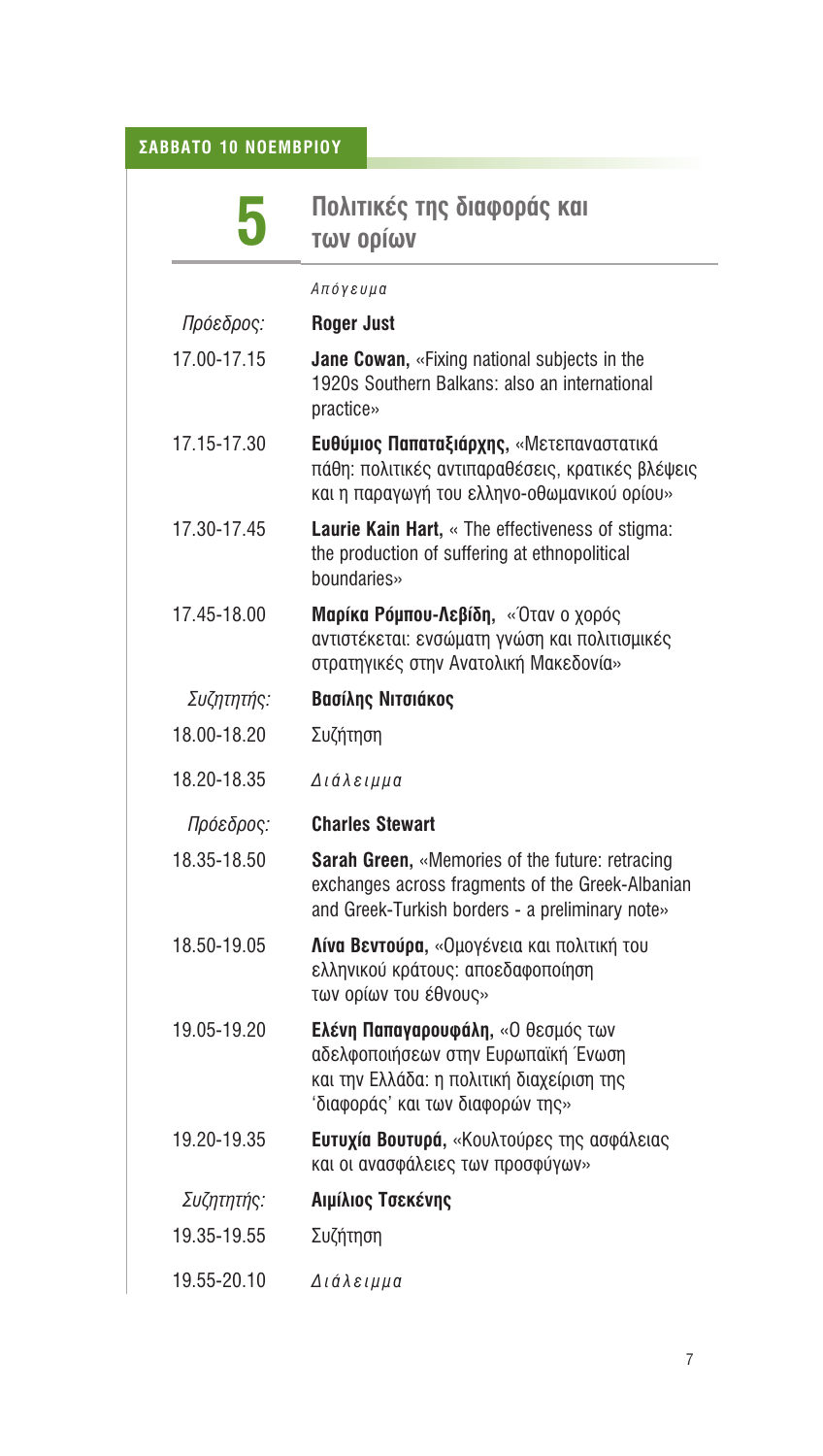### $Σ$ **ABBATO 10 NOEMBPIOY**

| Πρόεδρος:   | Ντιάνα Τράκα                                                                                                                                                         |
|-------------|----------------------------------------------------------------------------------------------------------------------------------------------------------------------|
| 20.10-20.25 | Κώστας Γιαννακόπουλος, «Ο 'άλλος' ως θέαμα:<br>χωρικές πολιτικές της διαφοράς και ανάπλαση<br>στον Κεραμεικό και το Γκάζι»                                           |
| 20.25-20.40 | Πηνελόπη Τοπάλη, «Ιδεολογικά δίπολα, έκκεντρες<br>υποκειμενικότητες: μία ανθρωπολογική ανάγνωση<br>κυρίαρχων λόγων για τις Φιλιππινέζες<br>μετανάστριες στην Ελλάδα» |
| 20.40-20.55 | <b>Αίγλη Χατζούλη,</b> «Βιοκοινωνικότητα, μια νέα<br>πολιτική της διαφοράς: η περίπτωση των<br><i>'Θαλασσαιμικών'»</i>                                               |
| Συζητήτρια: | <b>Marie Elisabeth Handman</b>                                                                                                                                       |
| 20.55-21.15 |                                                                                                                                                                      |

#### **KYPIAKH 11 NOEMBPIOY**

| $\boldsymbol{\hat{6}}$ | Πολιτικές του πολιτισμού και<br>η έννοια της «πολιτιστικής<br>κληρονομιάς»                                                                  |
|------------------------|---------------------------------------------------------------------------------------------------------------------------------------------|
|                        | Πρωί                                                                                                                                        |
| Πρόεδρος:              | Παναγιώτης Δουκέλλης                                                                                                                        |
| 09.30-09.45            | <b>Charles Stewart, «Indigenous archaeologies</b><br>and the Greek state»                                                                   |
| 09.45-10.00            | Κλειώ Γκουγκουλή, «Από το παιδικό δωμάτιο<br>στο μουσείο: τα αθύρματα ως μνήμη και<br>'πολιτιστική κληρονομιά'»                             |
| 10.00-10.15            | <b>Ελεάνα Γιαλούρη,</b> «Η φλόγα, το φως, τα πυρά<br>και τα πυροτεχνήματα: σημασιολογικές<br>μεταμορφώσεις της Ολυμπιακής φλόγας του 2004». |
| 10.15-10.30            | <b>Ελευθερία Δέλτσου,</b> «Ευρωπαϊκά<br>Προγράμματα για τον 'πολιτισμό' και πολιτικές<br>τεχνολογίες της Ευρωπαϊκής Ένωσης».                |
| Συζητήτρια:            | Έλια Πετρίδου                                                                                                                               |
| 10.30-10.50            | Συζήτηση                                                                                                                                    |
| 10.50-11.05            | Διάλειμμα                                                                                                                                   |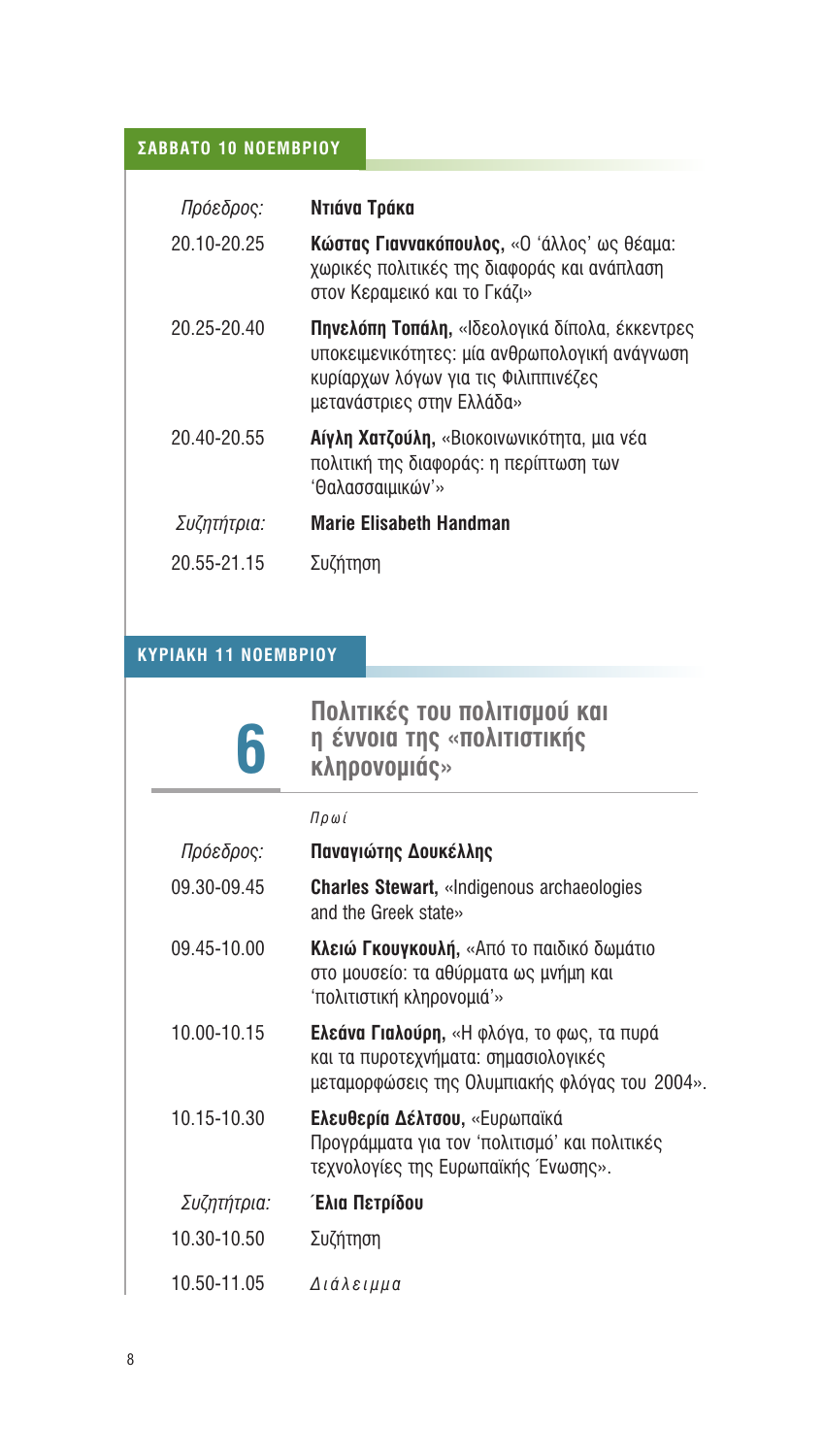#### **KYPIAKH 11 NOEMBPIOY**

| Πρόεδρος:   | Νόρα Σκουτέρη                                                                                                                                        |
|-------------|------------------------------------------------------------------------------------------------------------------------------------------------------|
| 11.05-11.20 | <b>David Sutton, «The politics of cooking</b><br>knowledge and its transmission»                                                                     |
| 11.20-11.35 | Bασιλική Μουτάφη, «Chios mastiha: a story<br>of politics and the negotiation of 'cultural<br>heritage'»                                              |
| 11.35-11.50 | <b>Ασπασία Θεοδοσίου, «Πρωτοβουλίες που</b><br>κάνουν τη διαφορά: μουσικά φεστιβάλ,<br>'αυθεντικότητα' και 'πλαστικό' στα<br>ελληνο-αλβανικά σύνορα» |
| 11.50-12.05 | <b>Πάνος Πανόπουλος, «Το δικαίωμα στον τόπο:</b><br>διαμάχες για τα όρια της πνευματικής<br>ιδιοκτησίας του τραγουδιού στην ορεινή Νάξο»             |
| Συζητήτρια: | Sarah Green                                                                                                                                          |
| 12.05-12.25 | Συζήτηση                                                                                                                                             |

|             | Η ιδιότητα του πολίτη από τη<br>σκοπιά του φύλου και του<br>σώματος                                                         |
|-------------|-----------------------------------------------------------------------------------------------------------------------------|
|             | Απόγευμα                                                                                                                    |
| Πρόεδρος:   | Έφη Αβδελά                                                                                                                  |
| 16.00-16.15 | <b>Ελένη Φουρναράκη, «Έμφυλες εννοιολογήσεις</b><br>της ιδιότητας του πολίτη στην Ελλάδα του 19ου<br>«ηνώνη                 |
| 16.15-16.30 | <b>Αθηνά Αθανασίου,</b> «Το εθνικό σώμα σε<br>κατάσταση έκτακτης ανάγκης: η πολιτική της<br>ζωής και τα όρια του πολιτικού» |
| 16.30-16.45 | <b>Βενετία Καντσά,</b> «Γαμήλιες διεκδικήσεις:<br>ορατές πολιτικές, αθέατες παραδοχές»                                      |
| 16.45-17.00 | <b>Ποθητή Χατζαρούλα, «Η πρόσληψη της</b><br>ιδιότητας του πολίτη από τις αλβανίδες<br>μετανάστριες στην Ελλάδα»            |
| Συζητητής:  | Γιαννακόπουλος Κώστας                                                                                                       |
| 17.00-17.20 | Συζήτηση                                                                                                                    |
| 17.20-17.35 | Διάλειμμα                                                                                                                   |